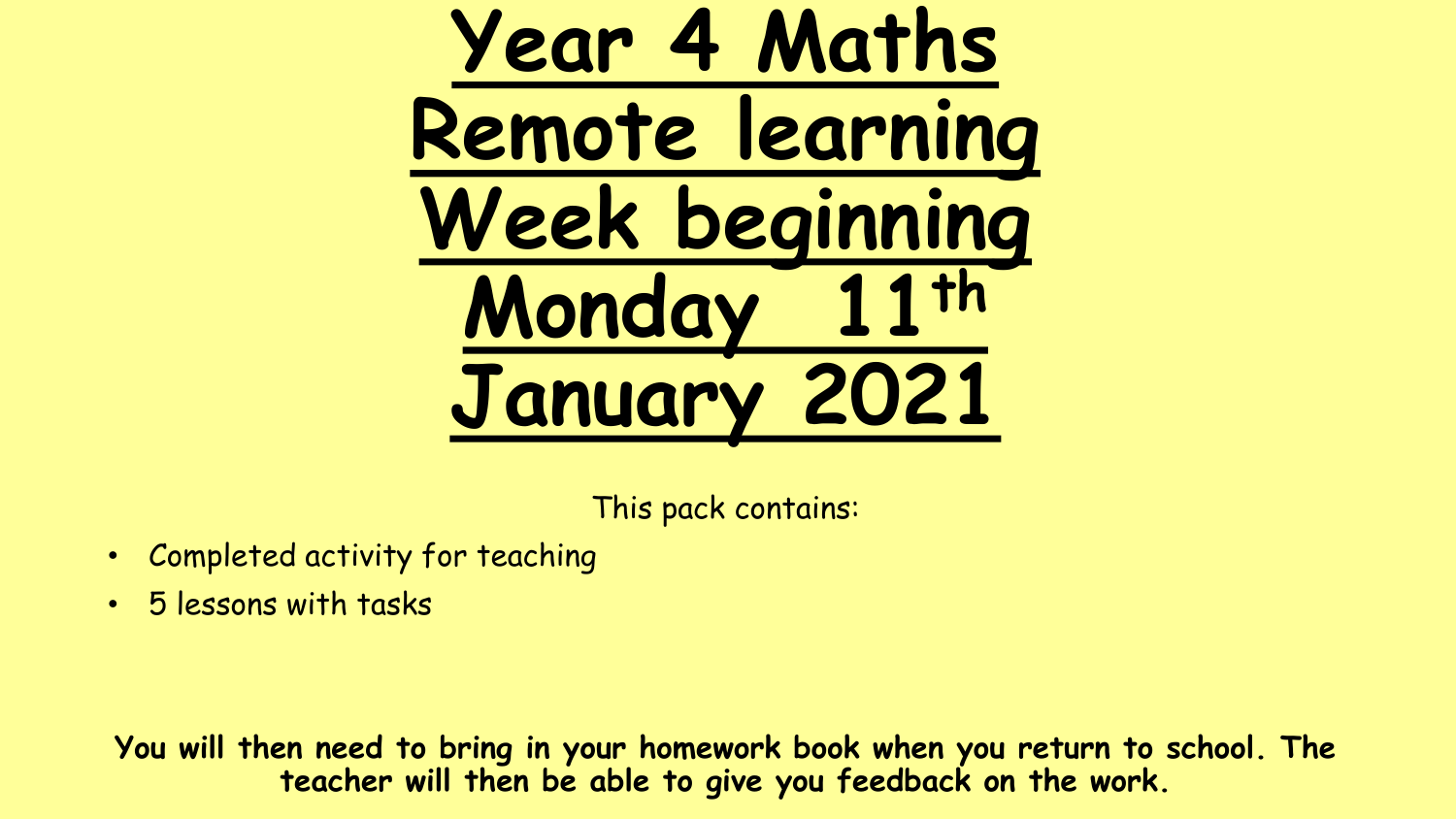# **Lesson 1 - Teaching** Can I read and write Roman Numerals?

Starter: Write a.m. or p.m. for these statements? The sun comes up? You go to bed? You have your breakfast? You go for a walk after school? The sun goes down? You dream about being a superhero? You arrive at school? a.m. p.m. a.m. p.m. p.m. p.m. a.m.

**SUSWERNA** 

Task: Roman Numerals were used by the Romans to write numbers. They had different symbols from our numbers.  $I = 1$ ,  $V = 5$ ,  $X = 10$ ,  $L = 50$  and  $C = 100$ 

They used these symbols to write numbers. Example:  $3 = ITI$  Just add up the values of the symbols  $(1 + 1 + 1)$  $7 = VII (5 + 1 + 1)$  $12 = XII (10 + 1 + 1)$  $56 = LVI (50 + 5 + 1)$ They also used some special combinations for numbers that are one less or ten less: IV = 4 (take 1 from 5),  $IX = 9$  (take 1 from 10),  $XL = 50$  (take ten from 50) and XC = 90 (take 10 from 100)

For a step by step explanation go to <https://app.mymaths.co.uk/1723-lesson/roman-numerals> Remember the Login is **elson** and the password is **prism**.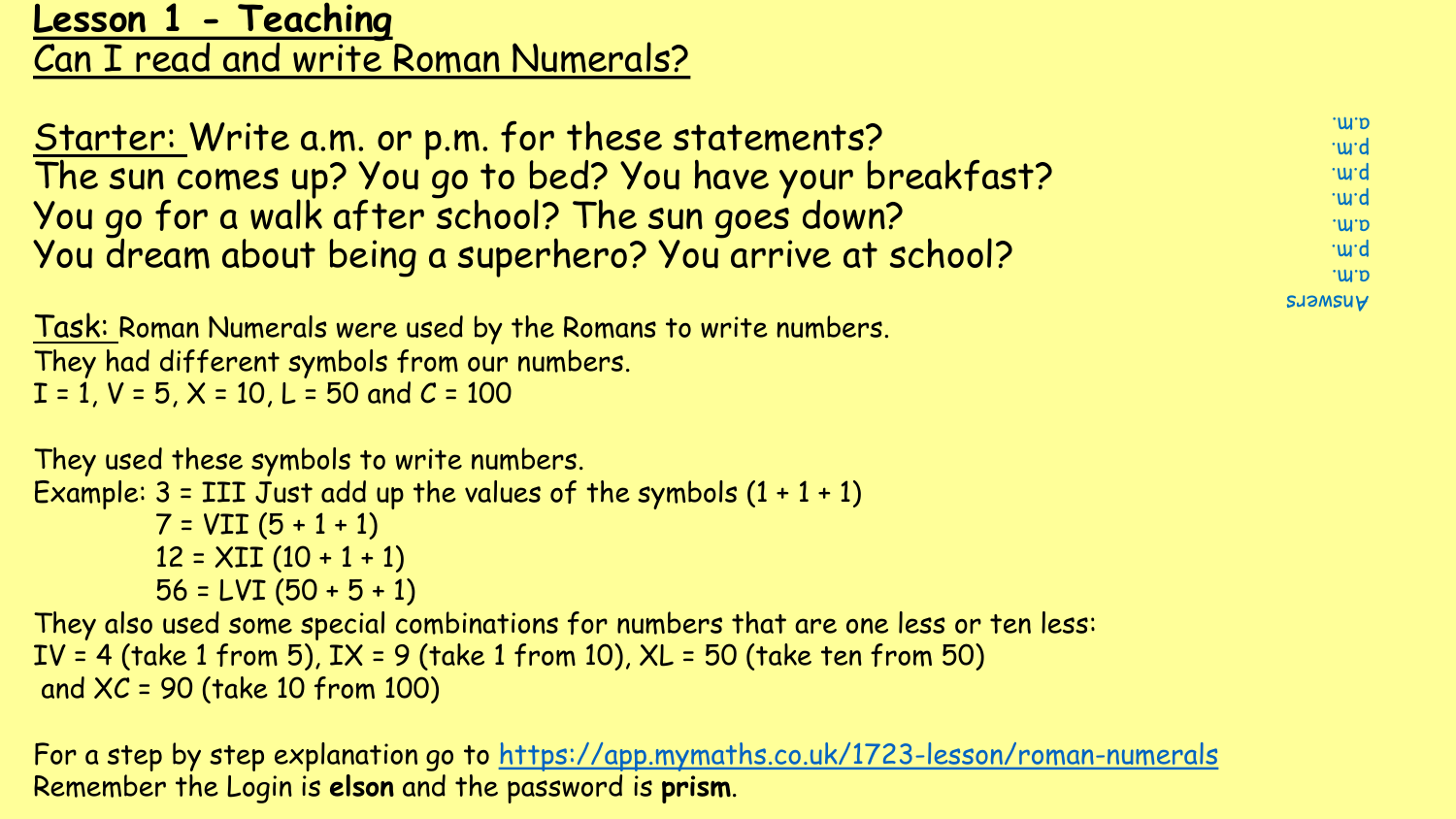## **Lesson 1 – Activity**

# Can I read and write Roman Numerals?

| Can you convert these numbers to<br><b>Roman Numerals?</b> |  |  |                            |  |  |  |
|------------------------------------------------------------|--|--|----------------------------|--|--|--|
|                                                            |  |  | $17 = 22 = 26 = 29 = 30 =$ |  |  |  |
|                                                            |  |  | $32 = 35 = 50 = 50 = 40 =$ |  |  |  |
| $-44 = 49 =$                                               |  |  | $58 = 60 =$                |  |  |  |

SH

Were you correct?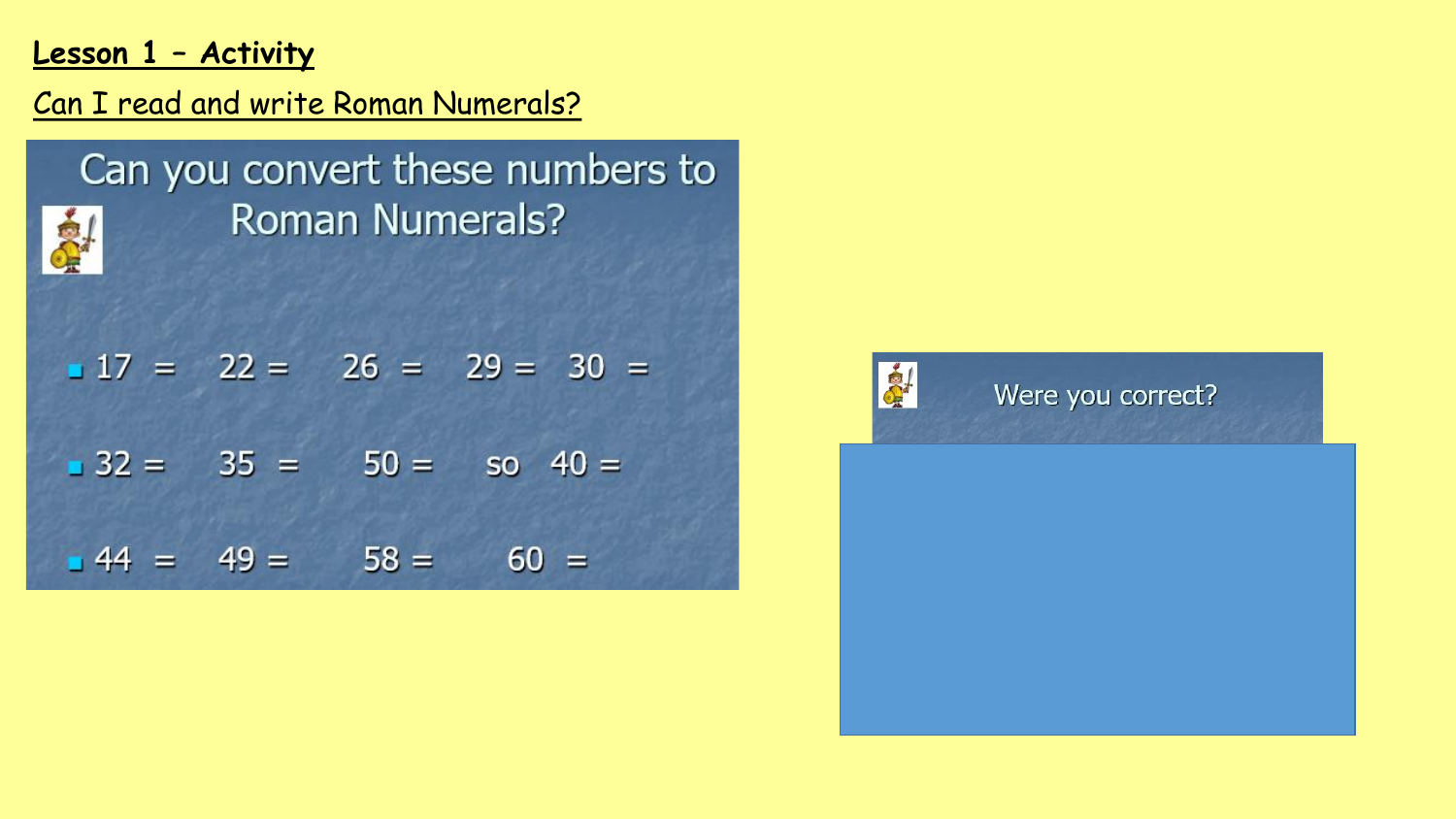**Lesson 2 - Teaching** Can I calculate with Roman Numerals?

Starter: Write a.m. or p.m. for these 24 hour clock times. 09:05 13:15 01:44 17:30 11:56 21:02 23:12 06:10 03:41 16:45

> Answers: und up up und und up und upm am pm am pm am pm am pm am pm am pm am pm am pm am pm am pm am pm am pm am pm am p

Task: Your task today is to solve problems like this:

 $CLVI + XCIX =$ 

First you need to change the Roman Numerals into numbers:  $CLVI = 100 + 50 + 5 + 1 = 156$  $XCIX = 90 + 9 = 99$ 

So the calculation is 156 + 99 = You can work this out using your favourite method. The answer is 255. Then change the answer back into Roman Numerals:  $200 = CC$ ,  $50 = L$ ,  $5 = V$  so  $255 = CCLV$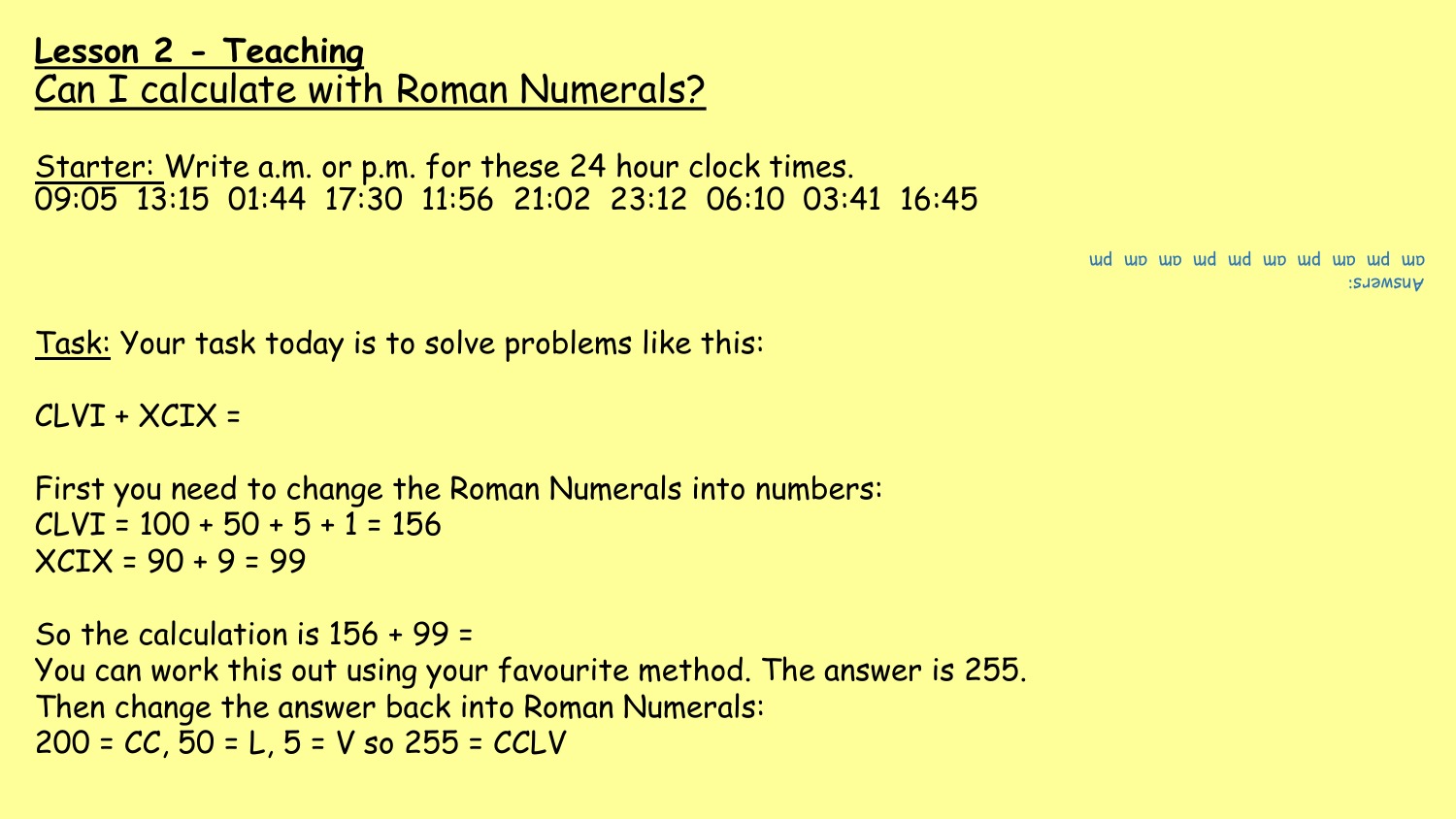#### **Lesson 2 - Activity** Can I calculate with Roman Numerals?

Choose a set of questions to solve. Be careful – some are add and some are take away!

| Blue<br>a) $XXV - XVII =$ | Purple<br>a) $XXIX + XLV =$ | Green<br>a) LXXVIII - LXV = |
|---------------------------|-----------------------------|-----------------------------|
| b) $XIX + XXXVI =$        | b) $XXXVI + XLIV =$         | b) $XCVII + XCIX =$         |
| c) $XXI + XXVII =$        | c) XXXVII - XXVIII =        | c) CLXXIV - LXVIII =        |
| = IIIX - IIVXXVI (b       | d) $LXXXIV + XXIV =$        | d) $CXXIX + CUXXV =$        |
| e) $XIV + XVI =$          | e) LXIII - XLVI =           | e) $CCLIV + CXLV =$         |

**SUSWERA** Blue a)XXX(P IIIATX(2 AJX(d IIIV(b) Purple a)LXXIV b)LXXX c)IX d)XCVIII e)XVII Green a)XIII b)CXCVI c)CVI d)CCCIV e)CCCXCIX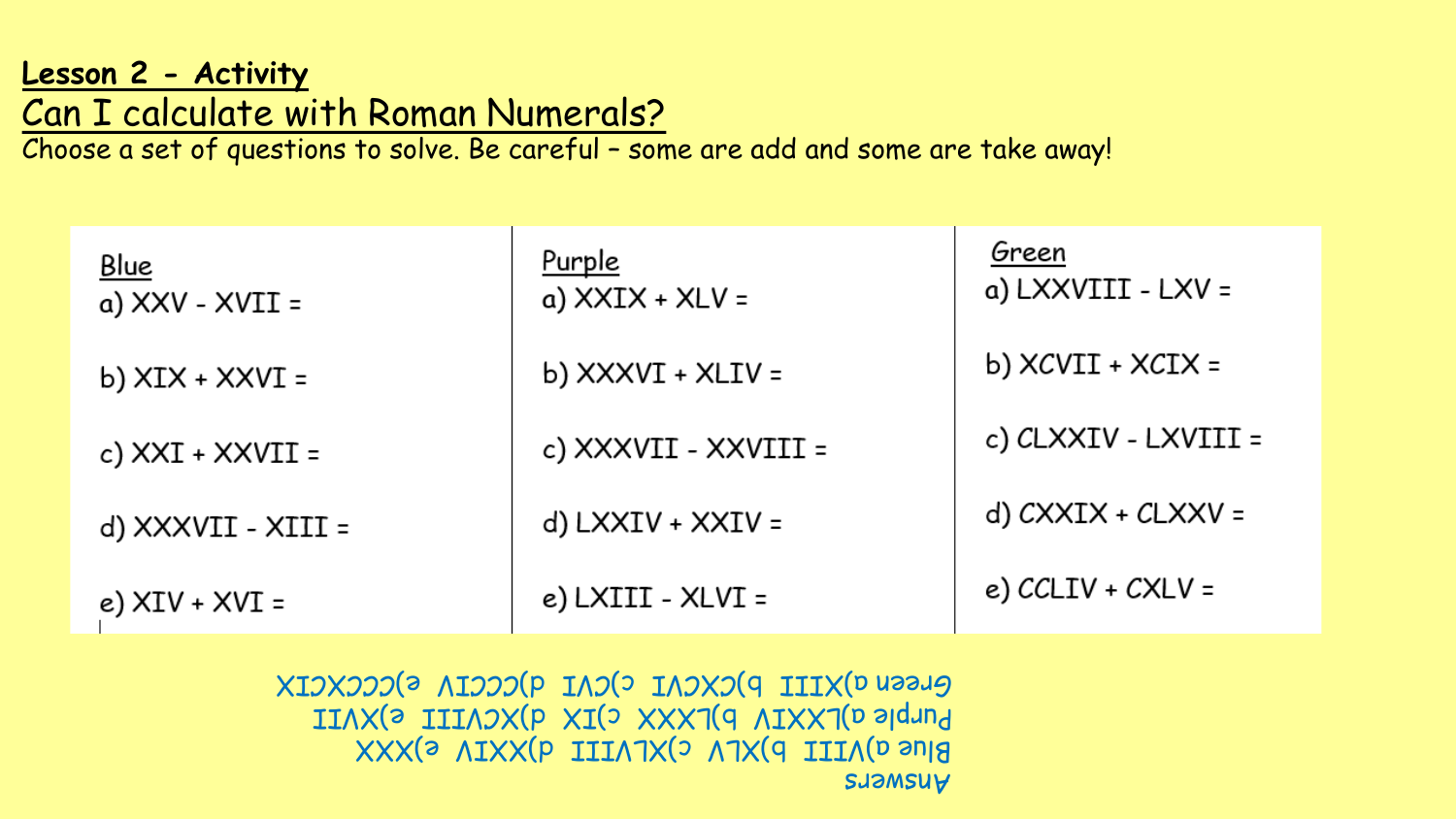# **Lesson 3 - Teaching** Can I recall times table facts?

**Task:** Today, you are going to complete a Tables Grid like this one:



|   | 2 | 5  |   | 10  |
|---|---|----|---|-----|
|   |   |    | 9 |     |
| 5 |   | 25 |   |     |
|   |   |    |   | 100 |
|   |   |    |   |     |
|   |   |    |   |     |

You need to find the missing numbers by multiplying the side number by the matching top number. Getting started: On the second row.  $2 \times 2 = 25$  This must be  $5 \times 5$ so put these numbers on the grid. Next: On the third row.  $9 \times 10 = 100$ . This must be  $10 \times 10$ . Next: On the bottom row.  $2 \times 2 = 4$ . This must be  $2 \times 2$ . Can you carry on and fill in the rest of the numbers?



The finished grid would look like this: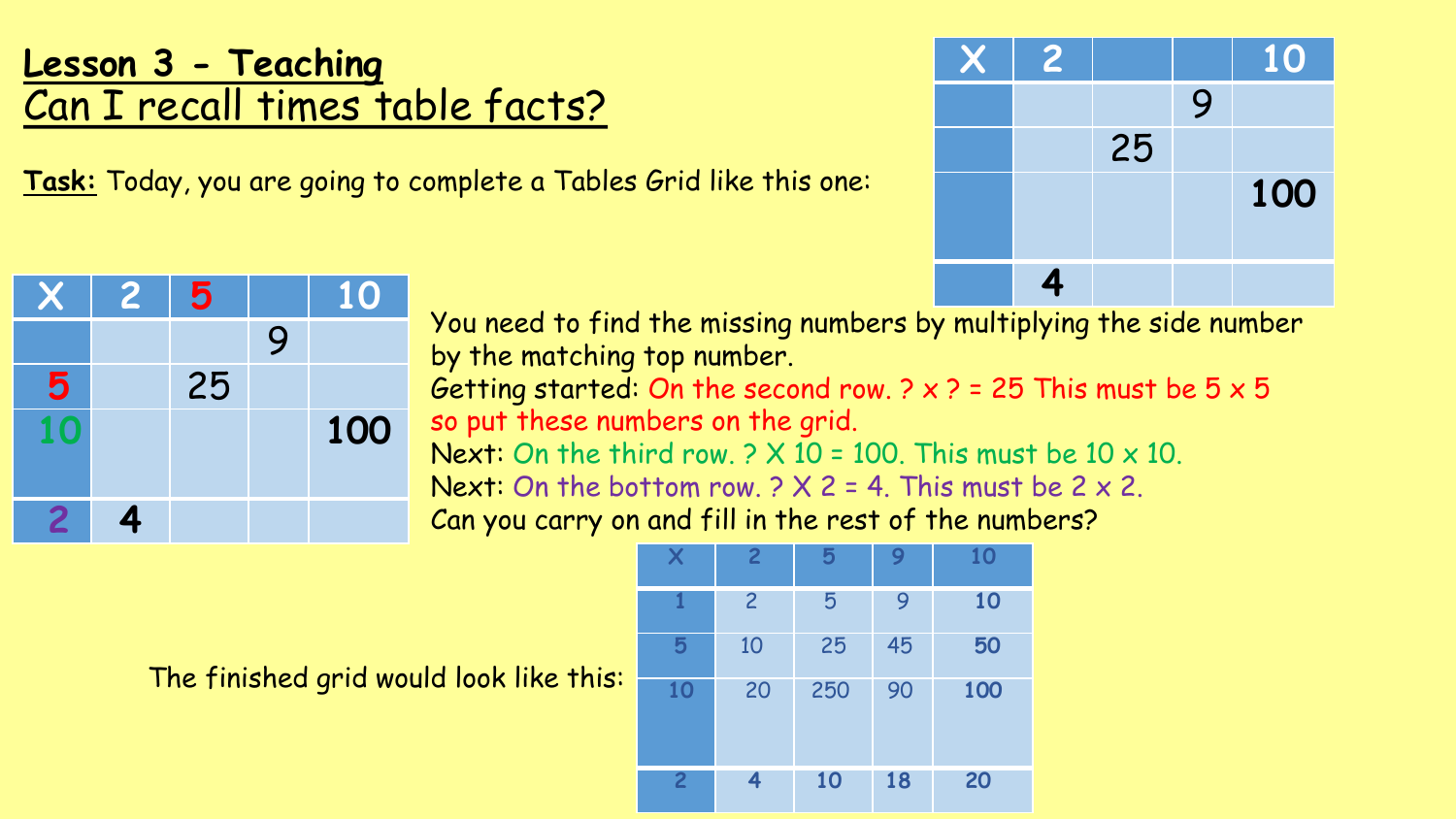# **Lesson 3 - Activity** <u>Can I recall times table facts?</u> Answers:

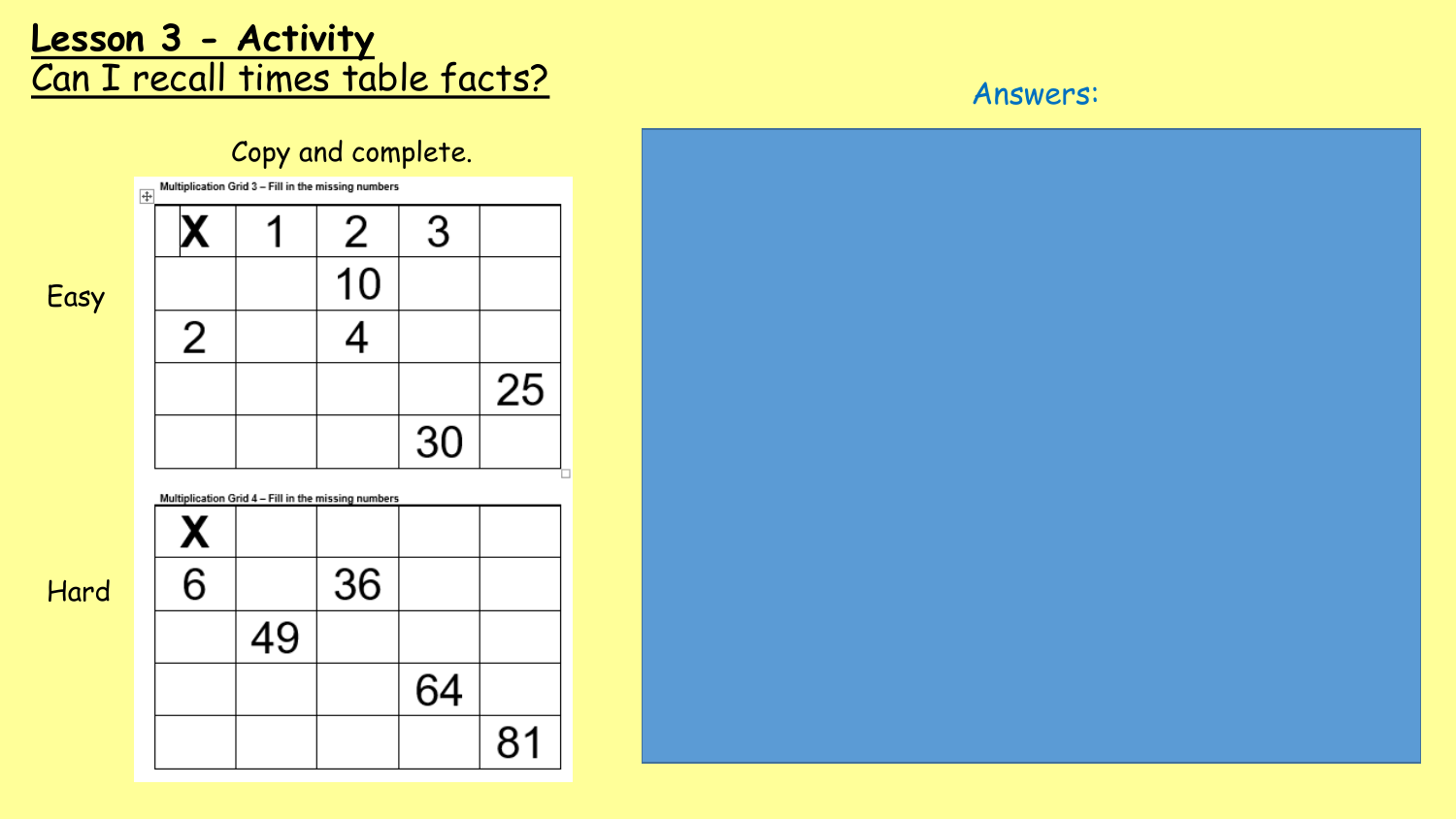### **Lesson 4 - Teaching** Can I tell the time?

Starter: Can you write the numbers from 1 to 12 as Roman Numerals?

#### Task: You will be reading times and making them on an analogue clock.



#### Answers I II III IV V VI VII VIII IX X XI XII

Look at this poster to remind you about telling the time.

Now print the next page and make yourself a clock.

Can you make the times shown?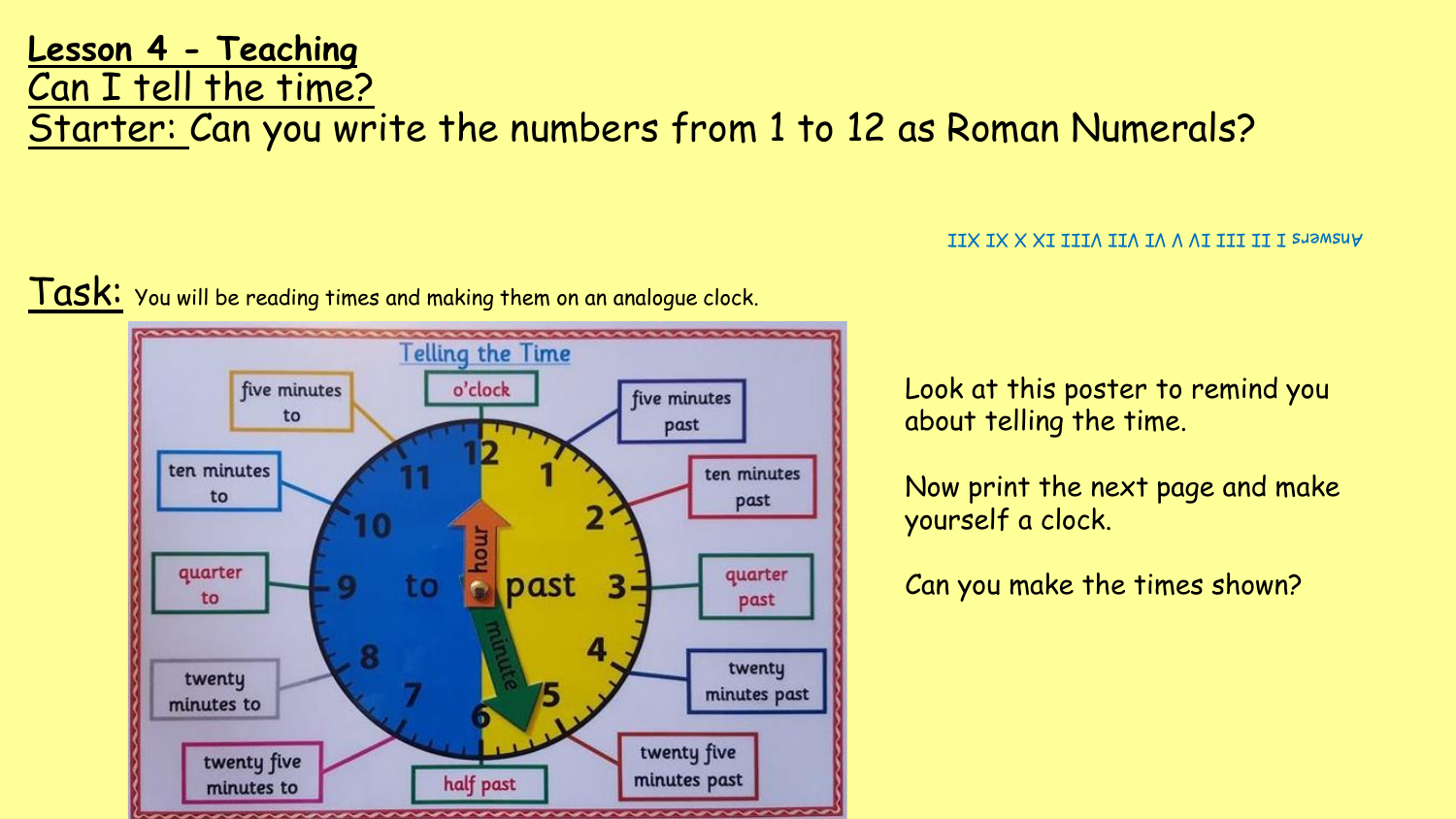**Lesson 4 - Activity** Can I tell the time?

Make these times: 4 o'clock 11 o'clock Half past 3 Half past 8 Quarter past 5 Quarter past 10 Quarter to 4 Quarter to 11 20 minutes past 7 55 minutes past 2

Challenge: Can you make these digital times? 02:18 09:37 What would the other times be as digital times?

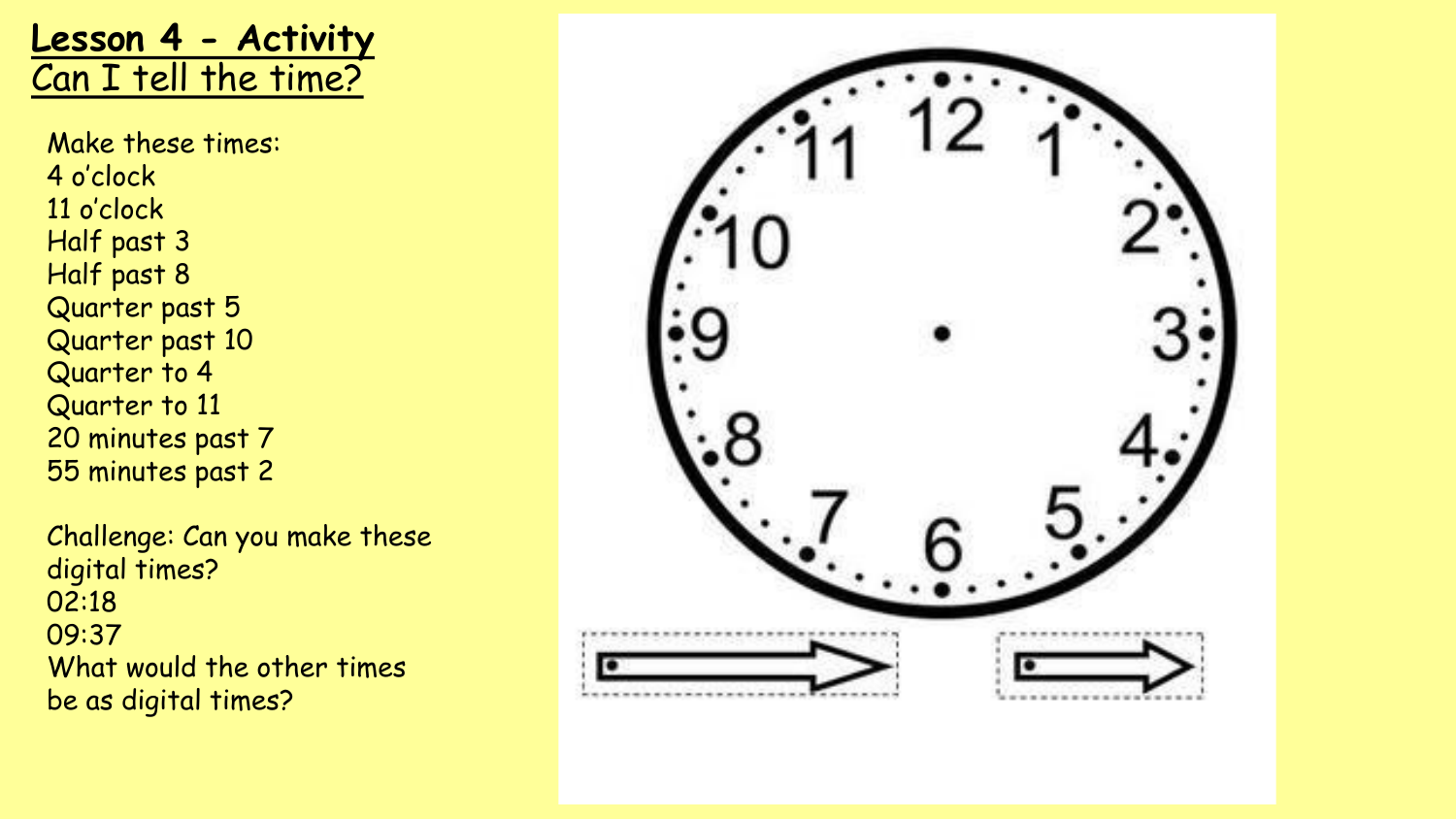**Lesson 5 - Teaching** Can I draw and write the time? Starter: What numbers are these Roman Numerals? XVI, XXIII, XXXVII, XLI, LXV, LXXXIV, CL, CLXXVIII

Answers 16, 23, 37, 41, 65, 84, 150, 178

Task: You will be drawing and writing times.

There are different ways to write times – you can use words or numbers. Example:



The time on this clock can be written as:

Quarter to 6.

45 minutes past 5.

05:45 a.m. or 05:45 p.m. or 17:45